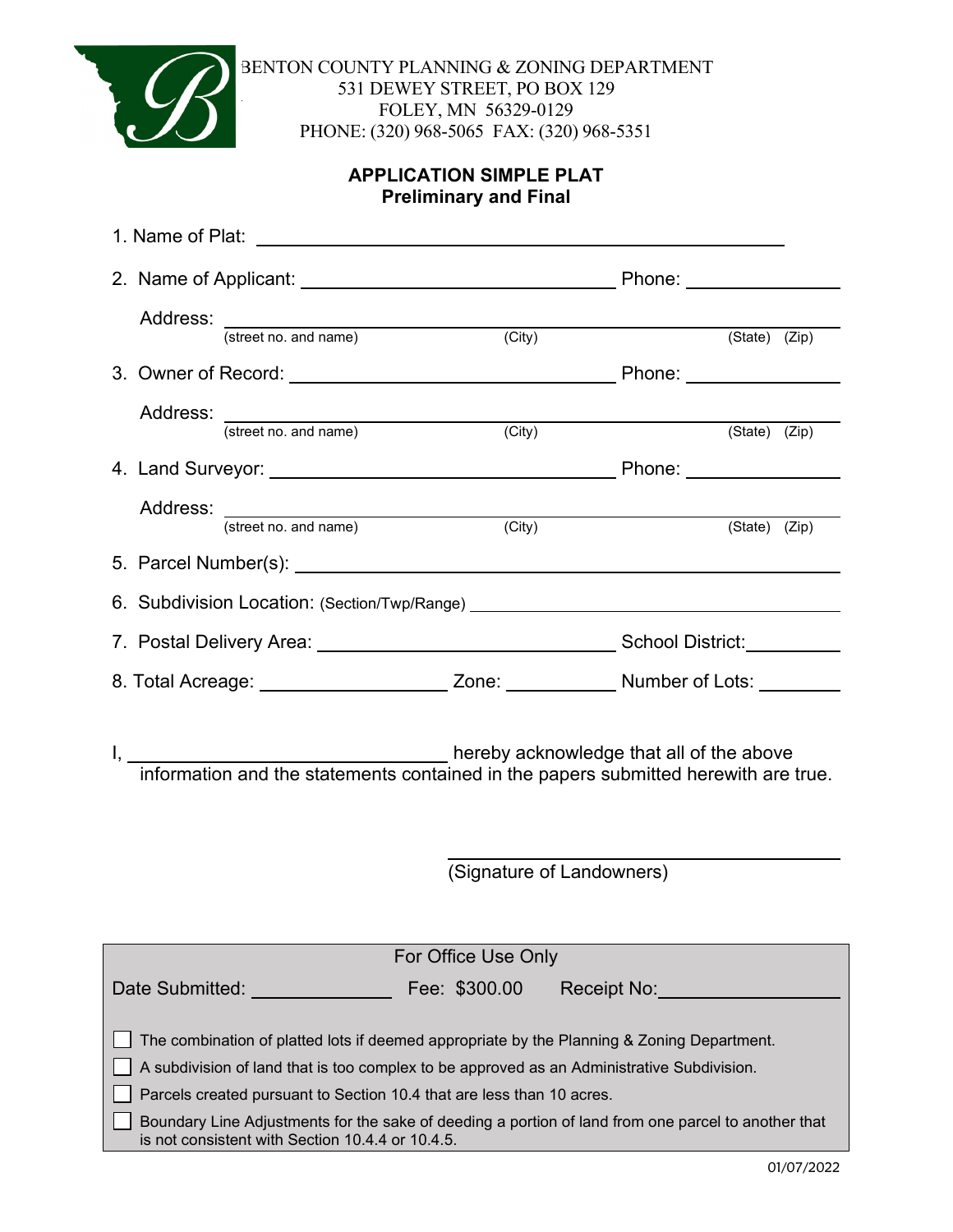## **Checklist for Simple Plats**

The following items are required to be submitted for a Simple Plat. The application will not be considered complete until all items are submitted.

- 1. \_\_\_\_\_\_\_ Completed Application signed by all parties with ownership interest.
- 2. \_\_\_\_\_\_\_\_\_\_\_ A digital copy of the preliminary and final plat.
- 3. \_\_\_\_\_\_\_ A certificate of survey for the residual parcel greater than 10 acres.
- 4. **Each newly created lot must be able to support TWO "TYPE I" sewage treatment** systems (proved by two soil borings: one for the primary site and one for the secondary site). Existing sewage treatment systems and land splits for agricultural and recreational uses are exempt. Soil verification fee of \$100.00 plus \$50.00 for each additional lot.
- 5. \_\_\_\_\_\_\_ Wetland Review by a private wetland delineator fee of \$75.00.
- 6. **Example 3** Access approval from the road authority (township, county or state).
- 7. **Example 2 Fee \$300 plus a \$56.00 Recording Fee for the plat.**
- 8. \_\_\_\_\_\_\_\_ Deed restriction for development or density may be required. An additional \$46 recording fee per document is required.
- 9. **Duated abstract and title opinion or alternative title examination as described in** subsection 10.13.58(D) of the Development Code.
- 10. Current year & delinquent taxes must be paid in full before the plat can be recorded. Contact the Auditor/Treasurer's Office to arrange payment.
- Note: A site visit may be required, and submission of the application grants staff the permission to enter the site. If the landowner would like to be present during the staff review, please make the request in writing. Please note that this will delay the approval process.

## *Applicant/Property Owner acknowledges that the above items are required as part of the Simple Plat process.*

**Applicant(s) Date**